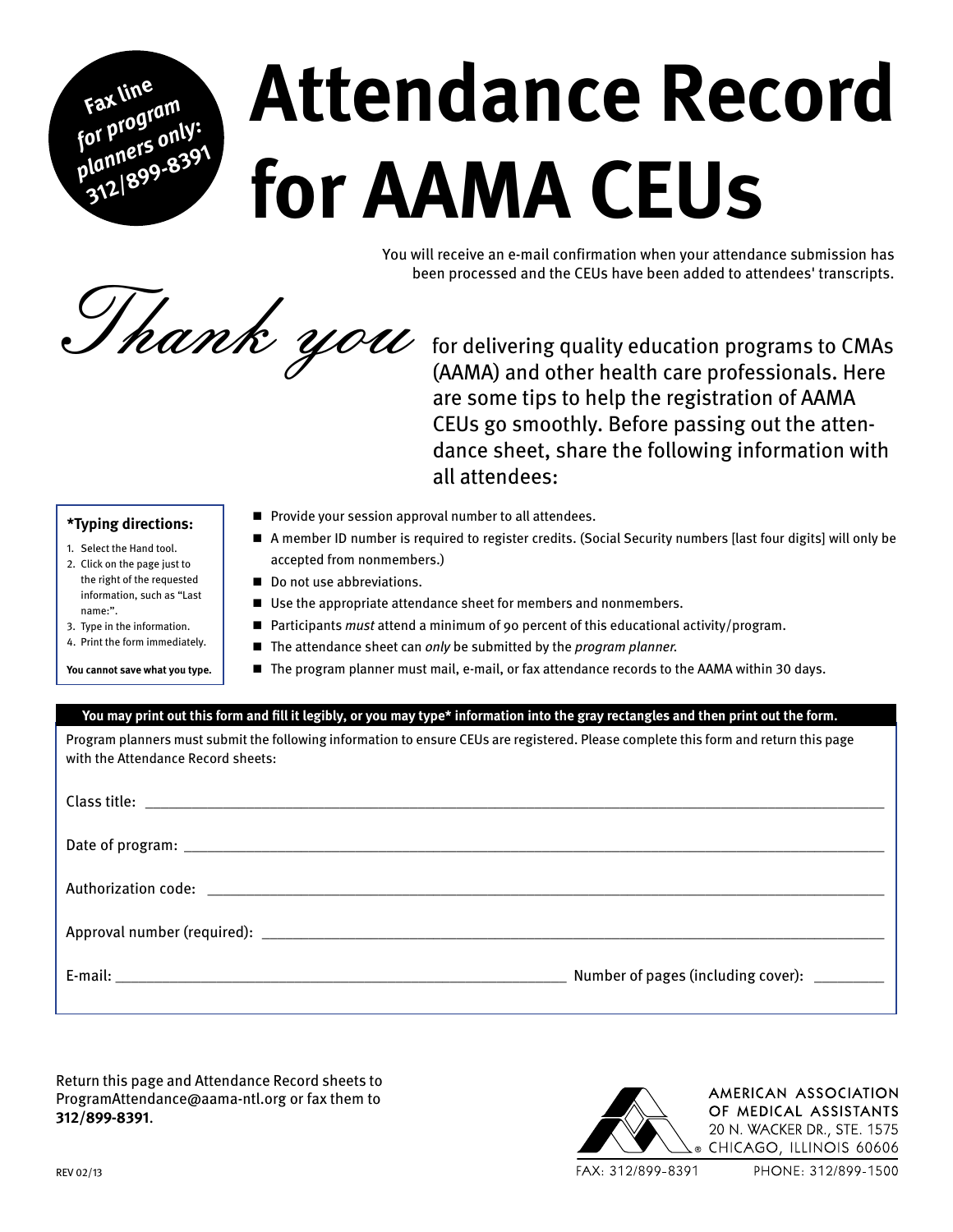# **Member Attendance Record for AAMA CEUs Page \_\_\_\_ of \_\_\_\_** 4

- A member ID number is required to receive CEU credit.
- Do not use abbreviations.
- <sup>g</sup> Participants *must* attend a minimum of 90 percent of this educational activity/program.
- The attendance sheet can *only* be submitted by the *program planner*.
- **Approval number (required):**  $\Box$
- Program date:



- 1. Select the Hand tool.
- 2. Click on the page just to the right of the requested information, such as "Last name:".
- 3. Type in the information.
- 4. Print the form immediately.
- **You cannot save what you type.**

### **Members only.** *If nonmember, fill out the Nonmember Attendance Record.*

| Last name: the contract of the contract of the contract of the contract of the contract of the contract of the contract of the contract of the contract of the contract of the contract of the contract of the contract of the      |  |
|-------------------------------------------------------------------------------------------------------------------------------------------------------------------------------------------------------------------------------------|--|
|                                                                                                                                                                                                                                     |  |
|                                                                                                                                                                                                                                     |  |
|                                                                                                                                                                                                                                     |  |
|                                                                                                                                                                                                                                     |  |
| <b>Phone:</b> The contract of the contract of the contract of the contract of the contract of the contract of the contract of the contract of the contract of the contract of the contract of the contract of the contract of the c |  |
|                                                                                                                                                                                                                                     |  |
|                                                                                                                                                                                                                                     |  |
|                                                                                                                                                                                                                                     |  |
|                                                                                                                                                                                                                                     |  |
|                                                                                                                                                                                                                                     |  |
|                                                                                                                                                                                                                                     |  |
|                                                                                                                                                                                                                                     |  |
|                                                                                                                                                                                                                                     |  |
| Last name: the contract of the contract of the contract of the contract of the contract of the contract of the contract of the contract of the contract of the contract of the contract of the contract of the contract of the      |  |
|                                                                                                                                                                                                                                     |  |
|                                                                                                                                                                                                                                     |  |
|                                                                                                                                                                                                                                     |  |
|                                                                                                                                                                                                                                     |  |
|                                                                                                                                                                                                                                     |  |
|                                                                                                                                                                                                                                     |  |

\*If the member ID number is not provided, CEU credit will not be awarded. And the member of the member of the volume of the volume of the volume of the volume of the volume of the volume of the volume of the volume of the